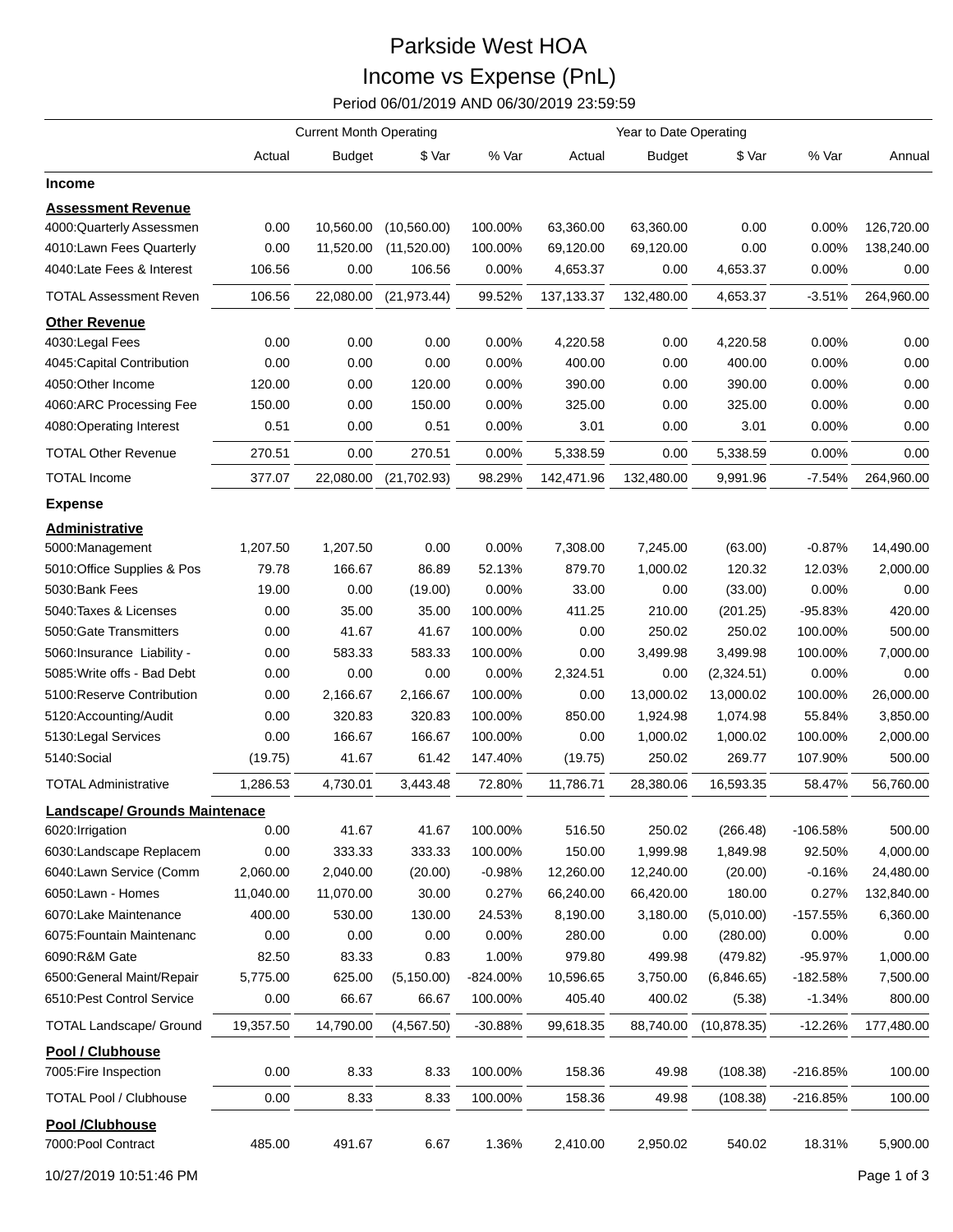## Parkside West HOA Income vs Expense (PnL)

Period 06/01/2019 AND 06/30/2019 23:59:59

|                              | <b>Current Month Operating</b> |               |              |            | Year to Date Operating |               |             |             |            |
|------------------------------|--------------------------------|---------------|--------------|------------|------------------------|---------------|-------------|-------------|------------|
|                              | Actual                         | <b>Budget</b> | \$ Var       | % Var      | Actual                 | <b>Budget</b> | \$ Var      | % Var       | Annual     |
| 7010: Pool Supplies/Repair   | 3,565.24                       | 41.67         | (3,523.57)   | -8455.89%  | 3,953.24               | 250.02        | (3,703.22)  | $-1481.17%$ | 500.00     |
| 7030: Pool Security System   | 240.92                         | 74.17         | (166.75)     | $-224.82%$ | 471.54                 | 445.02        | (26.52)     | $-5.96%$    | 890.00     |
| <b>TOTAL Pool /Clubhouse</b> | 4,291.16                       | 607.51        | (3,683.65)   | $-606.35%$ | 6,834.78               | 3,645.06      | (3, 189.72) | $-87.51%$   | 7,290.00   |
| <b>Utilities</b>             |                                |               |              |            |                        |               |             |             |            |
| 8000: Electric               | 1,615.25                       | 1,600.00      | (15.25)      | $-0.95%$   | 9,236.70               | 9,600.00      | 363.30      | 3.78%       | 19,200.00  |
| 8010: Water/Sewer            | 104.38                         | 58.33         | (46.05)      | -78.95%    | 354.84                 | 349.98        | (4.86)      | $-1.39%$    | 700.00     |
| 8020: Phone                  | 186.10                         | 258.33        | 72.23        | 27.96%     | 1,070.79               | 1,549.98      | 479.19      | 30.92%      | 3,100.00   |
| 8030:Garbage                 | 11.79                          | 12.00         | 0.21         | 1.75%      | 70.74                  | 72.00         | 1.26        | 1.75%       | 144.00     |
| 8040: Brighthouse Internet   | 104.26                         | 0.00          | (104.26)     | $0.00\%$   | 625.56                 | 0.00          | (625.56)    | $0.00\%$    | 0.00       |
| <b>TOTAL Utilities</b>       | 2,021.78                       | 1,928.66      | (93.12)      | $-4.83%$   | 11,358.63              | 11,571.96     | 213.33      | 1.84%       | 23,144.00  |
| <b>TOTAL Expense</b>         | 26,956.97                      | 22,064.51     | (4,892.46)   | $-22.17%$  | 129,756.83             | 132,387.06    | 2,630.23    | 1.99%       | 264,774.00 |
| Excess Revenue / Expense     | (26, 579.90)                   | 15.49         | (26, 595.39) | 0.00%      | 12,715.13              | 92.94         | 12,622.19   | 0.00%       | 186.00     |